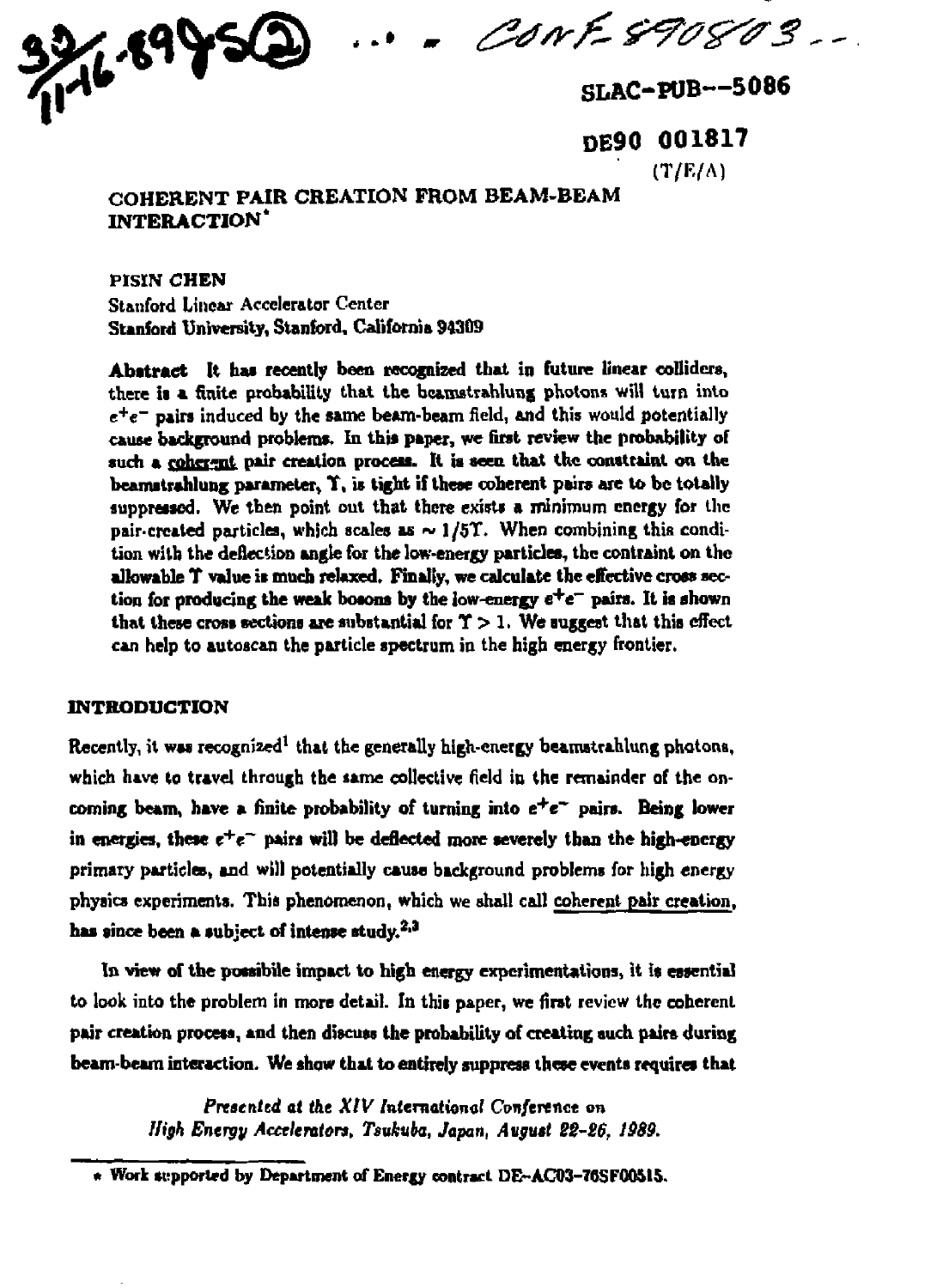#### **P. CltEN**

the beamstrahlung parameter. T, be less than  $\sim 1/4$  for typical beam parameters **discussed in next-generation linear colliders. We then calculate the energy speclrum**  of the pair-created particles. It is shown that a minimum energy exists, below which **the probability is exponentially small. When combining this condition with the deflection angle for the low-energy particles due to the same beam-beam field, we •bow that the constraint on** *t* **is much leu stringent.** 

**With a larger allowable value of T in mind, we calculate the effective cross sections of weak boson production by these lower-energy coherent pair particles. It**  is shown that they are nonnegligible compared to that of the true high energy events **in the TeV range. We therefore suggest that this effect can be exploited aa a meant in helping to autoecan the unknown particle spectrum in the high energy frontier.** 

#### **COHERENT PAIR CREATION**

*-3?* 

The probability of pair creation per unit time by a photon with energy  $\omega$  in a **transverse magnetic field** *B* **can be obtained analytically in the asyir nlotic limits<sup>4</sup> :** 

$$
\frac{dn}{dt} = \begin{cases} 0.23 \frac{\omega m^2}{\omega} \chi \exp(-8/3\chi) & , & \chi \ll 1 \\ 0.38 \frac{\omega m^2}{\omega} \chi^{2/3} & , & \chi \gg 1 \end{cases}
$$
 (1)

**where**  $\chi \equiv (\omega/m)B/B_c$ **, and**  $B_c \equiv m^2/e \sim 4.4 \times 10^{13}$  **Gauss is the Schwinger critical** field. Here we adopt the convention of natural units:  $\hbar = c = 1$ .

For the entire range of  $\chi$ ,  $dn/dt$  can be well approximated by the following **expression\*:** 

$$
\frac{dn}{dt} \simeq \frac{4}{25} \frac{\alpha m^2}{\omega} K_{1/3}^2 (4/3\chi) \quad . \tag{2}
$$

We see that  $x \sim 1$  corresponds to the threshold condition for finite probability, **below which the pair-creation rate is exponentially suppressed. This condition can be appreciated by the following intuitive arguments: Consider the boosted frame where the** *c<sup>+</sup> e~* **pair is created at rest. In this frame, there is an electric field which**  is  $E' = (\omega/2m)B$ . At the threshold, the created particle with unit charge e should **acquire enough energy within one Compton wavelength to provide for its rest mass.**  Thus, the threshold condition is  $eE^{\prime}\lambda_c \sim m$ , or  $\chi \sim 1$ .

**Consider the beam particles as distributing uniformly within an elliptical cylin**der with dimensions  $2\sigma_z$ ,  $2\sigma_y$ , and  $2\sqrt{3}\sigma_z$ . In association with a constant effective **. MASTER** *\** 

DIST............. THIS DOCUMENT IS UNUMITED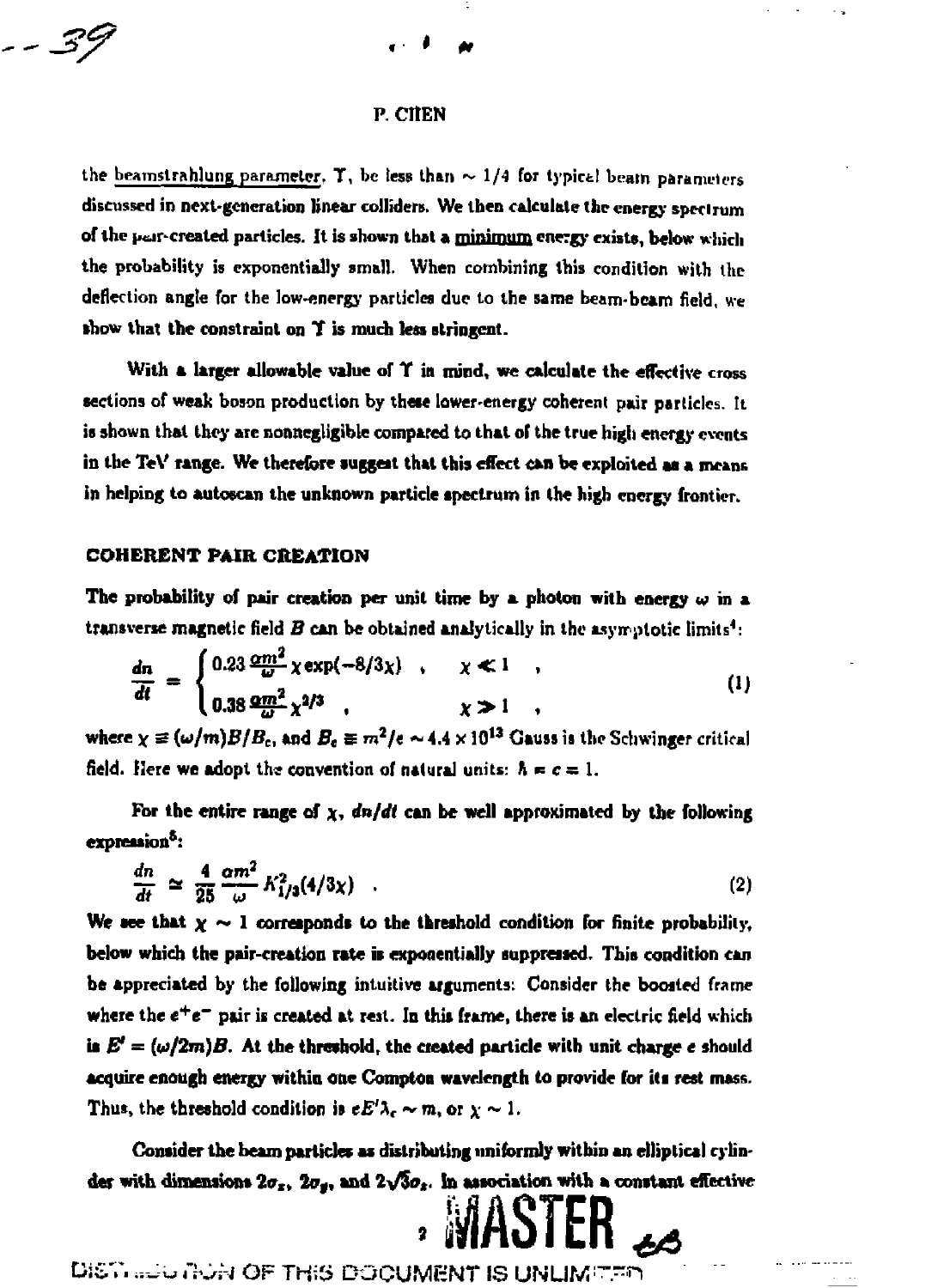field,  $\overline{B}$ , that represents the entire beam, the beamstrahlung parameter for a particle with energy  $E$  is defined as<sup>4</sup>

$$
\Upsilon \equiv \gamma \frac{\overline{B}}{\overline{B}_c} = \frac{5}{6} \frac{\gamma r_a^2 N}{\alpha \sigma_c \sigma_y (1+R)} \quad , \tag{3}
$$

**where**  $\gamma = \varepsilon/m$ **,**  $R \equiv \sigma_z/\sigma_y$  **is the beam aspect ratio, and** *N* **is the total number of £hki!.ic!£s in U10 bunch. Tlit- coefficient 5/6 is empirical.** 

**It is useful to express the pair creation probability in terms of the primary particles, instead of the intermediate pbotons. For pair creation through the real bearnstrahlung photons, the number of pairs per primary particle after collision, calculated recently by Chen and Telnov,<sup>2</sup> is** 

$$
n = \frac{4\sqrt{3}}{25\pi} \left(\frac{\alpha \sigma_z}{\gamma \lambda_c} T\right)^2 \Xi(T) \quad , \tag{4}
$$

**where** 

$$
\Xi(\Upsilon) \equiv \frac{1}{2\Upsilon^2} \int_{0}^{\Upsilon} \left[ \int_{0}^{\infty} K_{5/3}(p) \, dp + \frac{y^2}{1-y} K_{2/3}(q) \right] K_{1/3}^2(4/3y \Upsilon) \frac{dy}{y}
$$
  
 
$$
\approx \begin{cases} 0.5 \exp(-16/3\Upsilon) , & \Upsilon \ll 1 \\ 2.6 \Upsilon^{-2/3} \ln \Upsilon , & \Upsilon \gg 1 \end{cases} , \tag{5}
$$

**where**  $y \equiv \omega/\mathcal{E}$ . Here, the synchrotron radiation spectrum a la Sokolov-Ternov is used with the beamstrahlung parameter defined in Eq. (3) and  $q \equiv (2/3T)y/(1-y)$ . **This treatment ignores the fact that the beamstrahlung photons are preferentially polarised. As a result, our expression over-estimates the probability by roughly a factor of two.<sup>7</sup> A numerical plot of the auxiliary function E is given in Fig. 1. Coherent pair creation can also occur through virtual photons. This channel is**  relatively unimportant for  $T < O(10^4)$ ,<sup>2</sup> so we shall not discuss it here.

It turns out that in  $e^+e^-$  linear colliders, the quantity  $(a\sigma_x/\gamma\lambda_c)$  **T** cannot be arbitrary. For  $0.1 \leq \Upsilon \leq 100$ , it can be shown that the average energy loss **of the entire beam is**  $\delta \approx (3/10\sqrt{\pi})(\alpha\sigma_z/\alpha\lambda_c)$ **.** In designing linear colliders, one **usually chooses a reasonable value of** *€* **as a constraint to the choices of other beam parameters, such that the energy resolution of the colliding beam is adequate for meaningful high energy experiments. For**  $\delta \sim 0.2$ , then the quantity  $(\alpha \sigma_s/\gamma \lambda_c) \Upsilon$  is **of order unity.**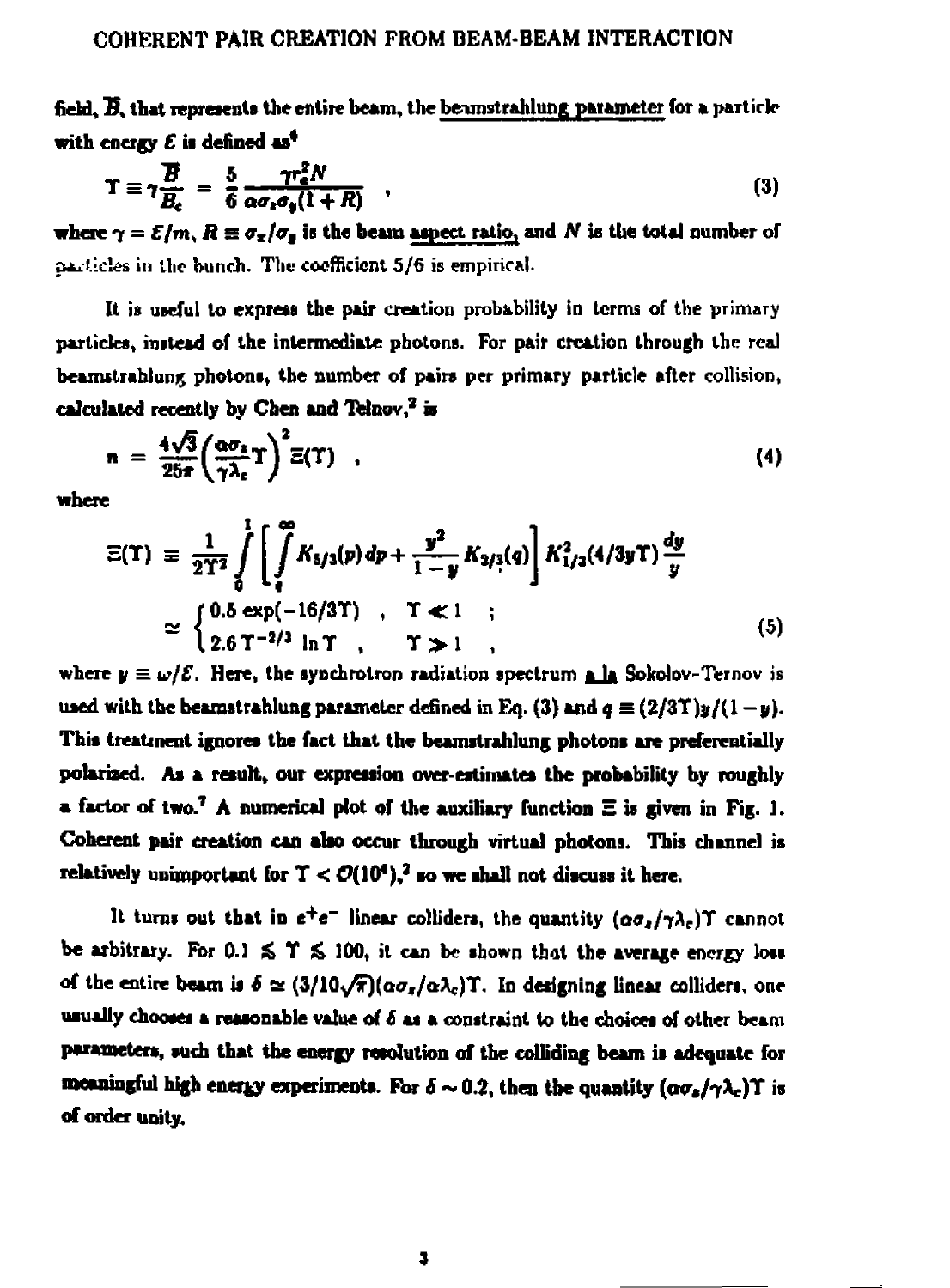## **P. CHEN**



FIGURE 1 Auxiliary function  $\Xi$  of coherent pair creation probability as a function **ofT.** 

It is possible to suppress the coherent  $e^+e^-$  pairs entirely if the following **condition is satisfied:** 

$$
nN\lesssim 1 \qquad (6)
$$

The typical value for *N* is  $\mathcal{O}(10^{10})$ . Assuming that  $\delta \sim 0.2$ , then from Fig. 1 we find **it necessary that T & 1/4. This constraint seems attainable for next-generation colliders with roultibunch operations; but it is generally desirable to relax design**  constraints wherever possible. In the section on deflection angles, we will see that **the above contraint is indeed overly stringent.** 

## **THE ENERGY SPECTRUM**

**For our purpose, it is important to study the energy spectrum of the pair-created secondary particles. It can be shown that in the asymptotic limits,** 

$$
\frac{dn(y)}{dz} = \frac{1}{8\pi} \frac{\alpha \sigma_x}{\gamma \lambda_c} \begin{cases} \frac{\sqrt{\pi}}{2} (3\Upsilon)^{1/2} \frac{3 + (1 - 2z/y)^2}{[zy(y - z)]^{1/2}} \exp \left\{-\frac{2}{3\Upsilon} \frac{y}{z(y - z)}\right\}, & y \Upsilon \ll 1, \\ \Gamma\left(\frac{2}{3}\right) (3\Upsilon)^{2/3} \frac{1 + (1 - 2z/y)^2}{[xy^2(y - z)]^{1/3}}, & y \Upsilon \gg 1, \end{cases}
$$
(7)

where  $x \equiv \varepsilon/\mathcal{E}$ , and the effective traversing time for the photon is  $t = \sqrt{3}\sigma_z/2$ . **half of that for the first generation particles. For T < I, the pair tends to equally**  share the photon energy, while for  $T \gg 1$ , the spectrum becomes much broader. **A numerical plot of the energy spectrum using the exact form\* is shown in Fig. 2,**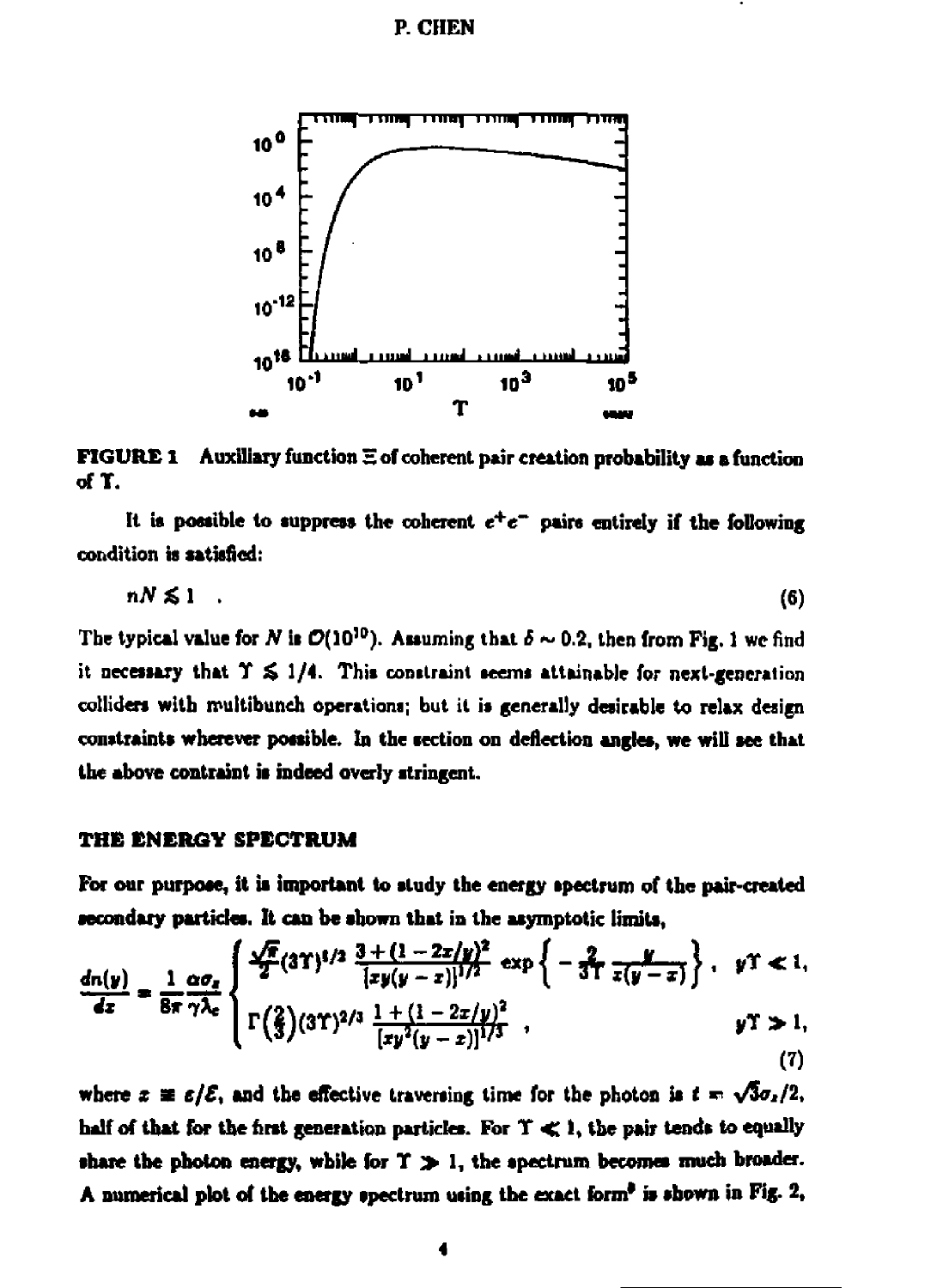where the pair-created particle energy is normalized as x<sup>Y</sup>. For a given value of Y. **the minimum energy**  $x_{min}$  **is independent of the intermediate photon energy** *y***. In** addition, for different values of  $T$ 's, we find that  $x_{min} \sim 1/5T$ .



**FIGURE 2 Normalised spectrum for coherent pair creation, in unils of** *am/-),* **as a** function of  $x\Upsilon$ . One sees that  $x_{min} \approx 1/5\Upsilon$ .

**The mean energy spectrum from the entire beam can be calculated, again, by folding in the Sokok»v-Temov spectrum for beamstrahlung- To obtain an analytic expression for later use in this paper, we find it more convenient to approximate the beamstrahlung spectrum as** 

$$
\psi(y) \simeq \frac{5}{2\Gamma(1/3)} \left(\frac{\omega \sigma_x}{\gamma \lambda_c}\right) \left(\frac{3\Upsilon}{2}\right)^{2/3} y^{-2/3} \quad , \tag{8}
$$

for  $y \ll 1$  if  $T \ll 1$ , and  $y \leq 1$  if  $T \gtrsim 1$ . Folding in the above two spectra,

$$
\frac{d\pi}{dx} = \int\limits_x^1 \frac{dn}{dx} \psi(y) dy \quad , \tag{9}
$$

we obtain, for  $x \ll 1$ ,

$$
\frac{d\pi}{dx} = \left(\frac{\alpha \sigma_{\varepsilon}}{\gamma \lambda_{\varepsilon}}\right)^2 \begin{cases} 0.65 \Upsilon^{1/3} \exp(-2/3 \Upsilon x) , & \Upsilon \ll 1 \\ 0.28 \Upsilon^{4/3} x^{-1} , & \Upsilon \gg 1 \end{cases} (10)
$$

## **DEFLECTION ANGLES**

If the  $e^+e^-$  pair is created in a field-free space, their outgoing angles will be simply **the final angles from the creation process. In the case of beam-beam infraction.**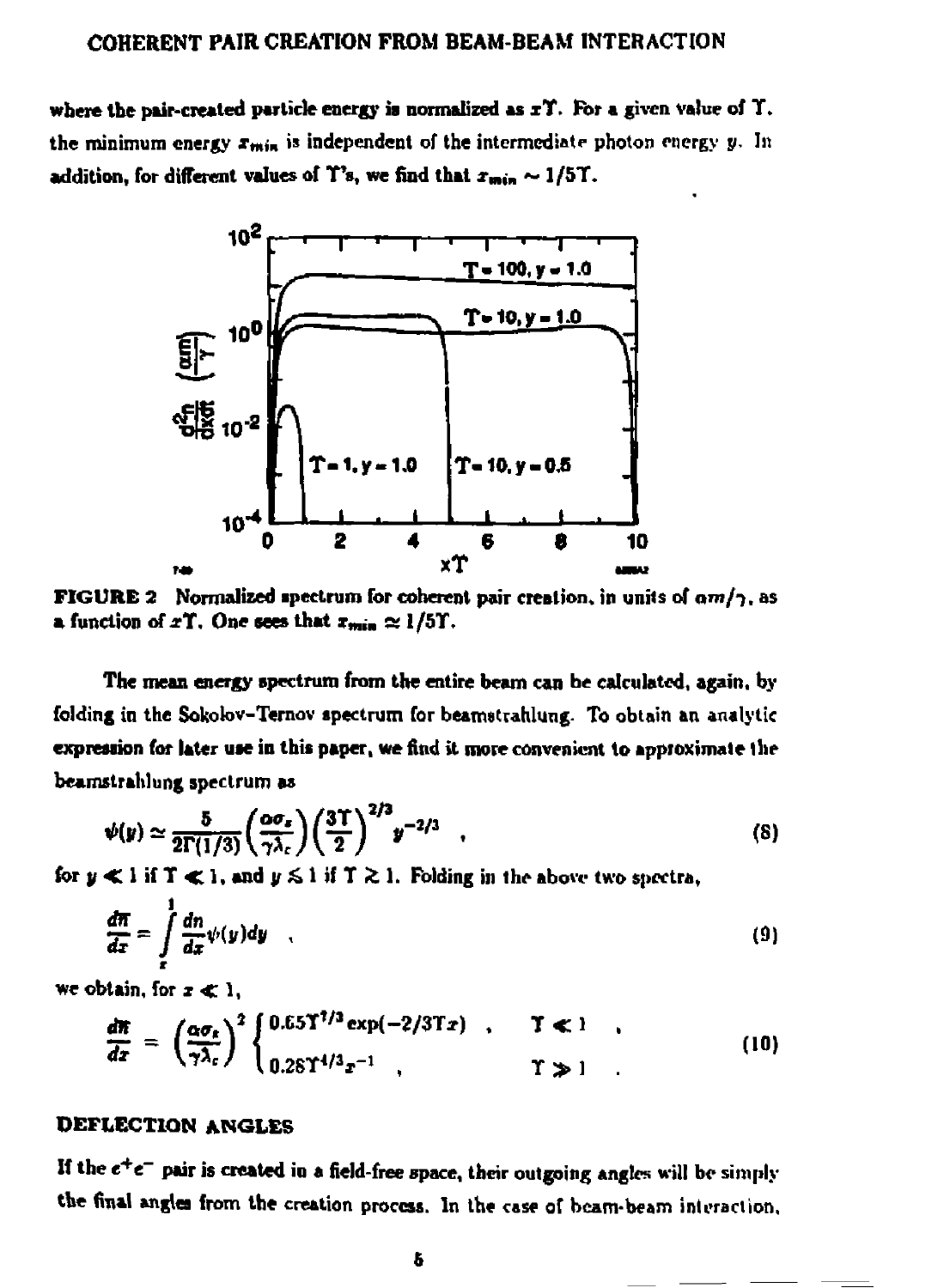## **P. CHEN**

**however, these low-energy secondary particles will be strongly deflected by the same macroscopic collective field. The nature of the deflection differs between the pair. Consider, for example, a pair created by a primary electron moving against the positron beam. In this caw., the secondary electron sees a focusing field, while the positron sees a defocusing field. Since both particles are generally low in energy, the electron tends to be confined by the potential and oscillate on its way out, whereas**  the positron would be deflected without bound. In general, for flat beams (i.e.,  $R \gg$ **1), the most effective deflection occurs for positrons in the vertical direction. This**  is because for flat beams, the vertical field extends beyond the beam height  $2\sigma_y$ to a distant  $\sim 2\sigma_z \gg 2\sigma_y$ , with a fairly uniform strength  $E + B \sim 2eN/\sqrt{3}\sigma_x\sigma_z$ , **whereas in the horizontal direction, the field strength inceases only linearly to the same value at** *2a<sup>t</sup> .* 

Define the diagonal angle of the field to be  $\theta_d \equiv 2\sigma_x/\sqrt{3}\sigma_z$ ; then the vertical **deflection angle can be shown to be approximately:** 

$$
\theta_{\mathbf{y}} = \begin{cases} \frac{\sqrt{3}}{2} \frac{D_x}{x} \theta_d & , & \theta_{\mathbf{y}} \leq 2\theta_d \\ \left[ \sqrt{3} \frac{D_x}{x} \right]^{1/2} \theta_d & , & \theta_{\mathbf{y}} \geq 2\theta_d \end{cases} \tag{11}
$$

where  $D_x \equiv 2N r_e \sigma_z/\gamma \sigma_x^2$  is the horizontal disruption parameter.

**Assume that the beams are colliding at an angle** *9<sup>t</sup> .* **Then the maximum allowable value of T, which corresponds to**  $x_{min}$  **of the energy spectrum, is** 

$$
T_{max} = \frac{1}{5\sqrt{3}} \frac{1}{D_x} \left(\frac{\theta_c}{\theta_d}\right)^2 \tag{12}
$$

**This limit is generally much less stringent than the constraint for the total suppression of coherent pairs. As long as the T value of**  $\epsilon$  **machine is smaller than the above T <sup>m</sup> « , ill secondary particles will be able to pass through the exhaust port without creating background problems. Since typically** *0<sup>d</sup>*  **~ <P(I0~<sup>3</sup> ) and** *D,* **< l, the needed** *6<sup>C</sup>*  **is quite modest even when T > ].** 

## **WEAK BOSON BACKGROUNDS**

As explained in the previous section, the particle in the  $e^+e^-$  pair that has the **opposite sign of charge to that of the oncoming beam will be trapped due to its**  lower energy. These trapped secondary particles will contribute to the backgrounds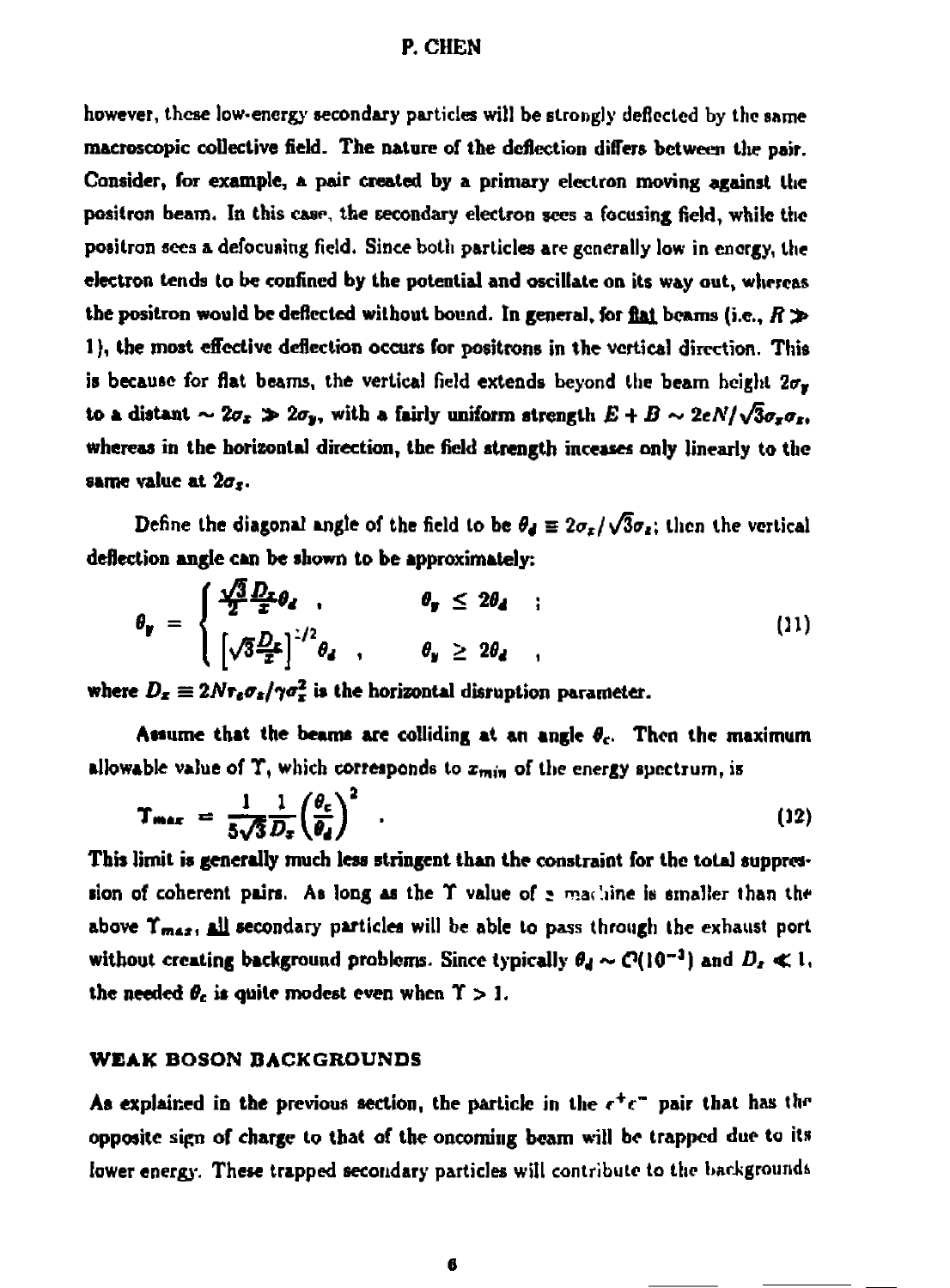through direct high energy processes. For example, they will produce weak interaction vector bosons  $Z^{\mu}$  and  $W^+W^-$  pairs.

# **A.**  $e^+e^- \rightarrow Z^0 \rightarrow f\overline{f}$

First, let us calculate the effective cross section for  $Z^0$  production. The  $Z^0$  cross **section can be represented by the relativistic Breit-Wigner resonance formula<sup>9</sup>:** 

$$
\sigma_z(s) = \frac{12\pi}{m_z^2} \frac{s\Gamma_{\epsilon}\Gamma_f}{(s - m_z^2)^2 + s^2\Gamma^2/m_z^2} \tag{13}
$$

where s is the center-of-mass energy squared,  $m<sub>s</sub>$  the mass of  $Z<sup>a</sup>$ ,  $\Gamma$  the total decay width of  $Z^0$ , and  $\Gamma_t$  and  $\Gamma_f$  are the  $Z^0$  partial widths into electron pairs and into decays in the fiducial volume, respectively. From the recent SLC-Mark II results,<sup>9</sup>  $m_x = 91.11 \text{ GeV}, V = 2.47 \text{ GeV}, V_d = 0.083 \text{ GeV}, \text{ and } V_f = 1.82 \text{ GeV}.$ 

**The effective cross section from the secondary, pair-created e<sup>+</sup> e~\*s can be calculated by folding in the pair creation energy spectrum in Eq. (10),** 

$$
\overline{\sigma}_2 = \int \int dx_1 dx_2 \ \sigma_2(x_1, x_2) \frac{d\overline{n}}{dx_1} \frac{d\overline{n}}{dx_2} \quad , \tag{14}
$$

where  $s = 4\mathcal{E}^2 x_1 x_2$  in our case. The result is

$$
\sigma_{x} = \begin{cases}\n19.2 \left(\frac{\alpha \sigma_{z}}{\gamma \lambda_{c}}\right)^{4} \text{T}^{31/6} \exp\left(-8\mathcal{E}/3\mathcal{T}m_{z}\right) \left(\frac{m_{z}}{\mathcal{E}}\right)^{5/2} \left(\frac{\Gamma_{c}\Gamma_{f}}{\Gamma m_{z}}\right) \frac{1}{m_{z}^{2}} & , \quad \Upsilon \ll 1 ; \\
9.3 \left(\frac{\alpha \sigma_{z}}{\gamma \lambda_{c}}\right)^{4} \text{T}^{4/3} \ln 5 \text{T} \left(1 + \frac{\Gamma^{2}}{m_{z}^{2}}\right) \left(\frac{\Gamma_{c}\Gamma_{f}}{\Gamma m_{z}}\right) \frac{1}{m_{z}^{2}} & , \quad \Upsilon \gg 1 .\n\end{cases}
$$
\n(15)

**Notice that the effective cross section is independent of the beam energy** *£* **in the large T regime.** 

For  $\Upsilon = 10$ , and taking  $(a\sigma_z/\gamma\lambda_c)T = 1$  (i.e.,  $\delta \sim 17\%$ ), we find that  $\overline{\sigma}_z \gtrsim 1$ 50 pb. But if the energy loss is twice as large, or  $(a\sigma_z/\gamma\lambda_c)T^{2/3} = 1$ , then  $\sigma_z \gtrsim 1$  nb. This is to be compared with its cross section on resonance,  $\sigma_s(\sqrt{s} = 91 \text{ GeV}) \gtrsim$ **50 nb. Since the accelerator luminosity generally increases as j , the yield of this background from a TeV collider could in principle be as high as that from a** *Z***factory.** 

## **B. « <sup>+</sup> €~ - •** *W+W-*

Next, we investigate the effective cross section for  $e^+e^- \rightarrow W^+W^-$  pairs. The cross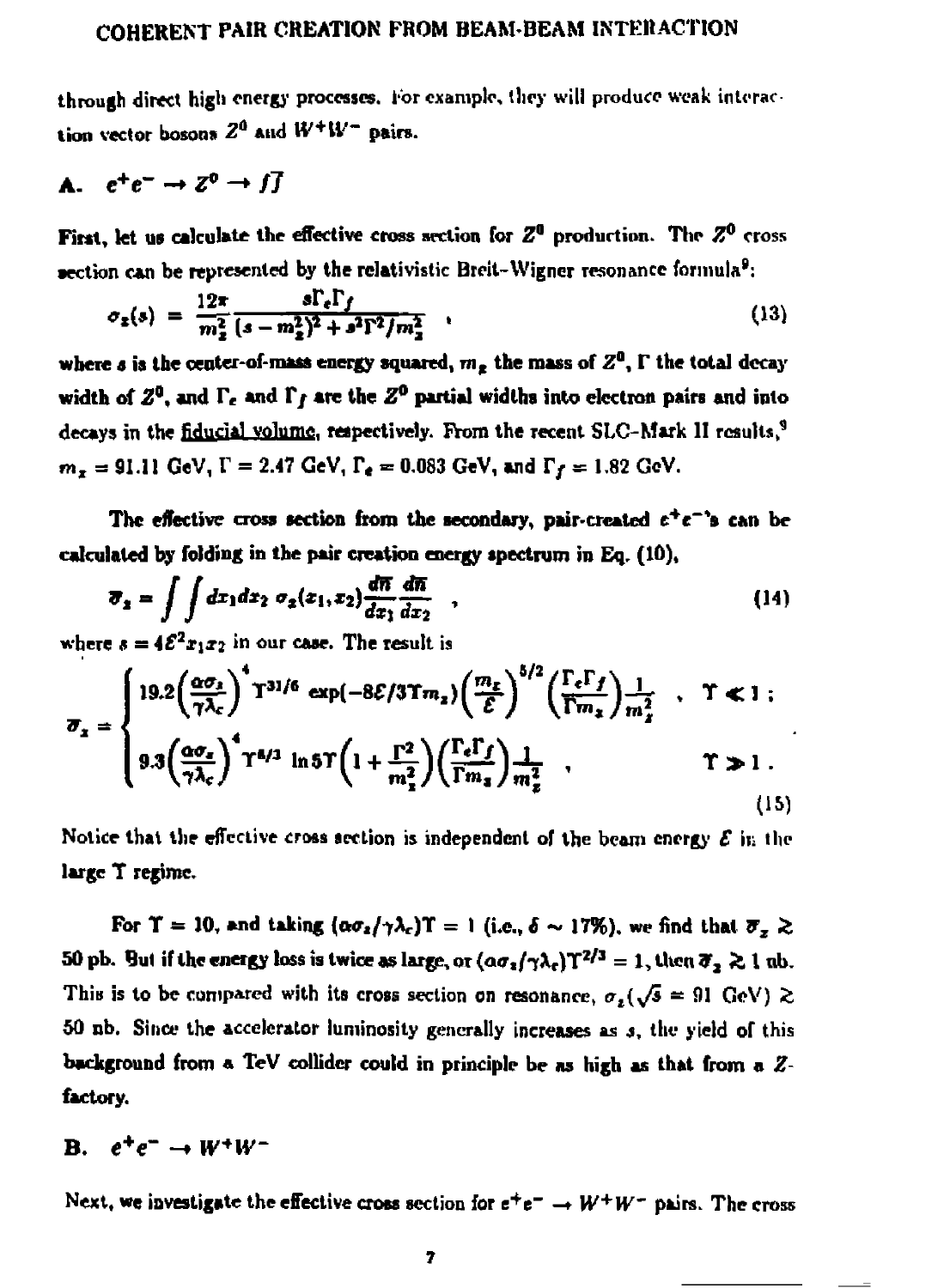### **P. CHEN**

**section from the Standard Model is** 

$$
\sigma_{\mathbf{w}}(s) = \frac{\pi \alpha^2}{2 \sin^4 \theta_{\mathbf{w}}} \frac{1}{s} \ln \frac{s}{m_{\mathbf{w}}^2} , \qquad s \ge m_{\mathbf{w}}^2 , \qquad (16)
$$

where  $\sin^2 \theta_w = 0.23$ , and the *W*-boson mass is  $m_w \simeq 82 \text{ GeV}$ . We find that

$$
\overline{\sigma}_{\mathbf{w}} = 0.03 \frac{\alpha^2}{\sin^4 \theta_{\mathbf{w}}} \left(\frac{\alpha \sigma_t}{\gamma \lambda_c}\right)^4 \Upsilon^{8/3} \ln 5 \Upsilon \left[\frac{4\mathcal{E}^2}{m_{\mathbf{w}}^2} - 1 - \ln \frac{4\mathcal{E}^2}{m_{\mathbf{w}}^2}\right] \frac{1}{\mathcal{E}^2} , \qquad \Upsilon \gg 1 . \tag{17}
$$

**Here, we also see that to the leading order, the effective cross section is independent of the beam energy.** Again, for  $\Upsilon = 10$ , we find  $\overline{\sigma}_w \approx 1.3$  pb for  $(\omega \sigma_x/\gamma \lambda_c)\Upsilon = 1$ , **and**  $\overline{\sigma}_W \approx 28$  pb for  $(a\sigma_z/\gamma\lambda_c)T^{2/3} = 1$ . This is to be compared with the cross **section**  $\sigma_w(\sqrt{s} = 200 \text{ GeV}) \approx 20 \text{ pb}.$ 

**It should be noted that while our expressions for the effective cross section are in terms of the primary particles, the effective luminosity for these backgrounds is larger than the nominal one. Tbis is because the lower-energy trapped particles tend to have a smaller effective beam area than that of the primary particles.** 

## **AN AUTOSCANN1NG MACHINE**

**In the uncharted ocean of the high energy frontier, it would be desirable lo have a collider that is easily tunable in a sufficiently large range of the ccnter-of-mass**  energy. Our calculation shows that the coherent  $e^+e^-$  pairs seem to provide such **an energy autoscanning mechanism. In particular, the calculation on the** *Z<sup>a</sup>*  **background should be directly applicable to any other new vector boson. On the other hand, the calculation on the** *W+W~* **pair production can be easily modified to describe the production of** *it* **(the top and anli-top quark pair), where one does not expect to find bound states due to the very short lifetime.** 

**This suggestion of exploiting the coherent pair creation effect through bcamstrahlung to help scanning the particle spectrum reminds us of an earlier suggestion by Blankenbcckr and Drell, <sup>1</sup> <sup>0</sup> where bcamslrnhlung is lo be optimized in order lo study the photon-photon physics.** 

## **ACKNOWLEDGMENTS**

**The author appreciates helpful discussions with K. Yokoya of KEK, Japan.**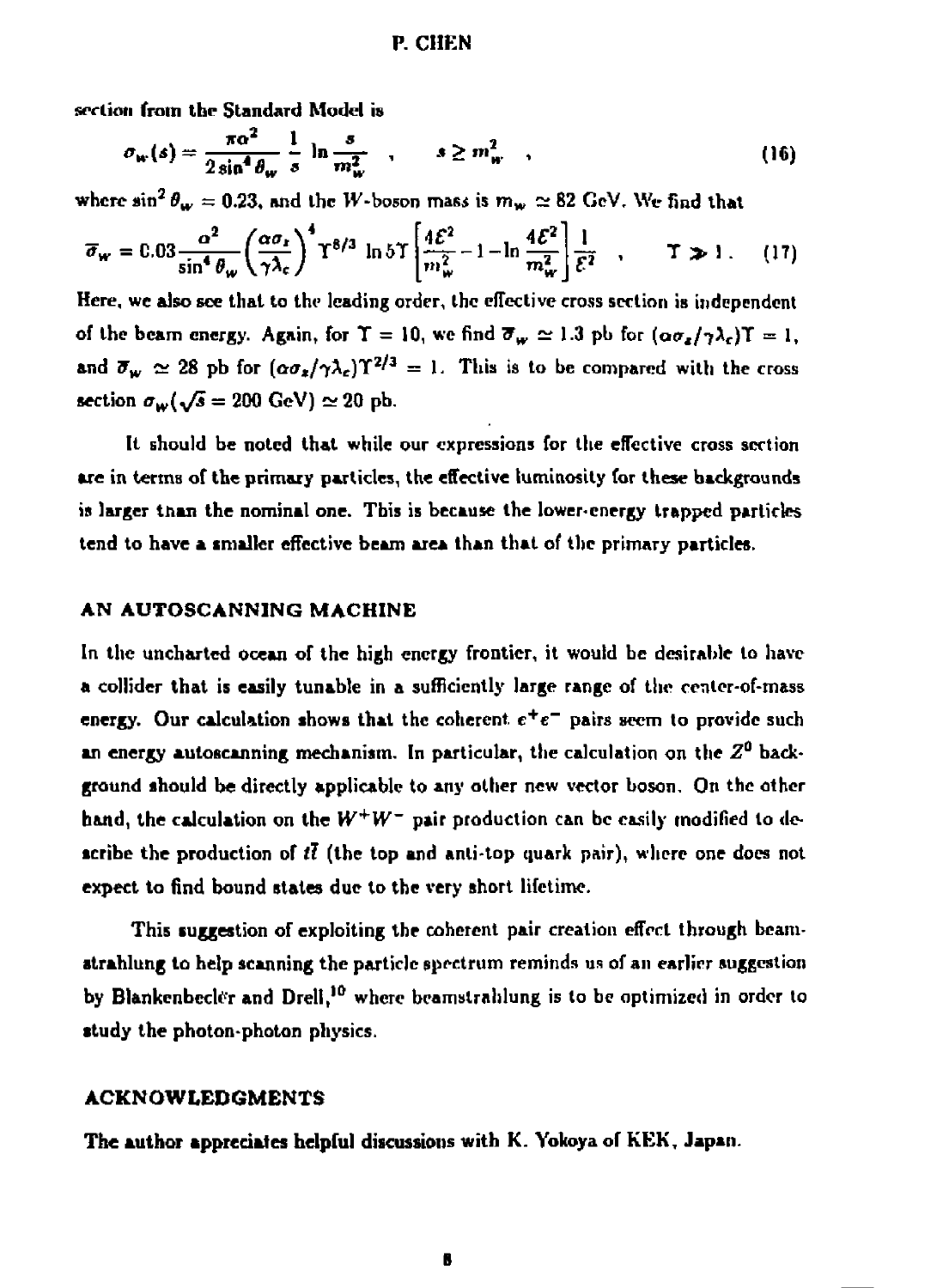## **REFERENCES**

- **1. P. Chen, Proc Intl. Workshop oa the Next-Generation Linear CoUidere, edited by M. Riordan (SLAC Report 335, California, 1969); SLAC-PUB-4822 (1988); Proc. DPF Summer Study Workshop Snowmais '88: High Energy Physics in**  the 1990's, p. 673, edited by S. Jensen (World Scientific, Singapore, 1989).
- **2. P. Chen and V. I. Tdnov, SLAC-PUB-4923 (1989); submitted to Phys. Rev, Lett.**
- **3. R. Blankenbeder, S. D. Drell, and N. M. Kroll, SLAC-PUB-4954 (1989), submitted to Phys. Rev. D; M. Jacob and T. T. Wu, Phys. Lett. B221, 203 (1989); V. N. Baier, V. M. Katkov, and V. M. Strakhovenko, Phys. Lett. B225, 193 (1989); and IYF-89-43 (Novosibirsk, 1989).**
- **4. V. N. Bate? and V. M. Katkov, Soviet Phys. JETP 26,854 (1968); W-Y. Tsai and T. Erber, Phys. Rev. D 10, 492 (1974).**
- **5. T. Erber, Rev. Mod. Phys. 38, 626 (1966).**
- **6. R Noble, Nuci. Initr. Meth. A2SC, 427 (1987).**
- **7. V. M. Strakbovenko, private communications (1989).**
- **8. V. N. Btier, V. M. Katkov, and V. M. Strakhovenko, Electromagnetic Processes at High Energy in Oriented Crystals [in Russian] (Nauka, Moscow, 1989).**
- **9.** *G.* **S. Abraro, et al. (SLC-Mark II Collaboration), Phys. Rev. Lett. 63, 724 (1989).**
- **10. ft. Blankenbecler and S. D. Drell, Phys. Rev. Lett. 61,2324 (1988); erratumibid. 62,116(1989).**